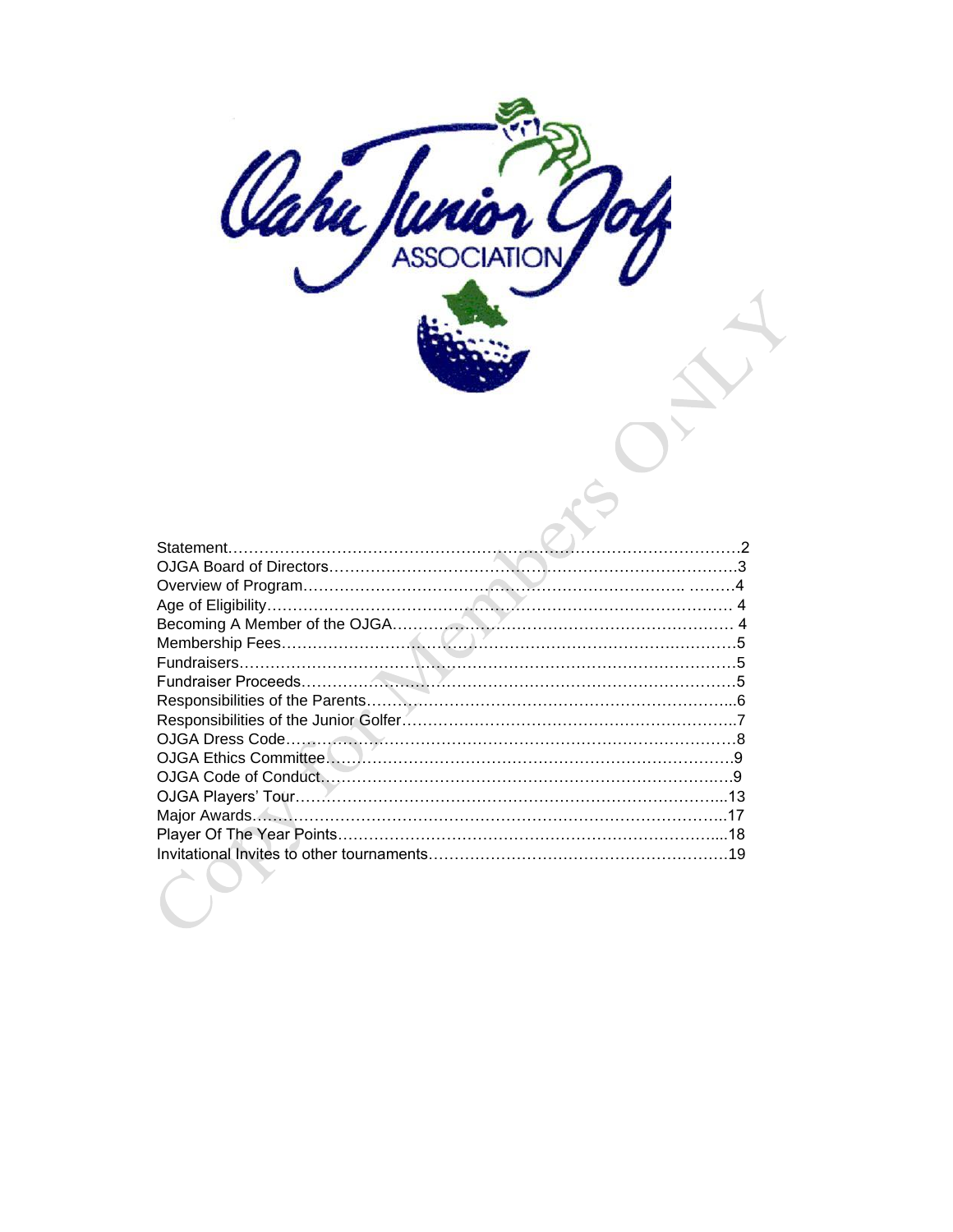**This handbook serves as a guide to Membership in the Oahu Junior Golf Association and contains all Rules, Regulations and other Requirements as of the date of publication (***January 2017***). New and returning Members, as well as parents and guardians should familiarize themselves with the contents of this handbook.** *It is advised that all present members print a hardcopy for yourself***. This handbook is subject to change at any time.**

*The Oahu Junior Golf Association's Board has the right to accept or reject any membership or tournament application.*

**Contact Information update is mandatory**

**If your address, e-mail or telephone number should change, please log in to your profile to update it or notify us at [oahujuniorgolf@gmail.com](mailto:oahujuniorgolf@gmail.com) immediately to ensure that you receive all information generated by the Association via email throughout the year.**

*This handbook is the property of the Oahu Junior Golf Association and its registered members ONLY.*

*Not to be copied without permission.*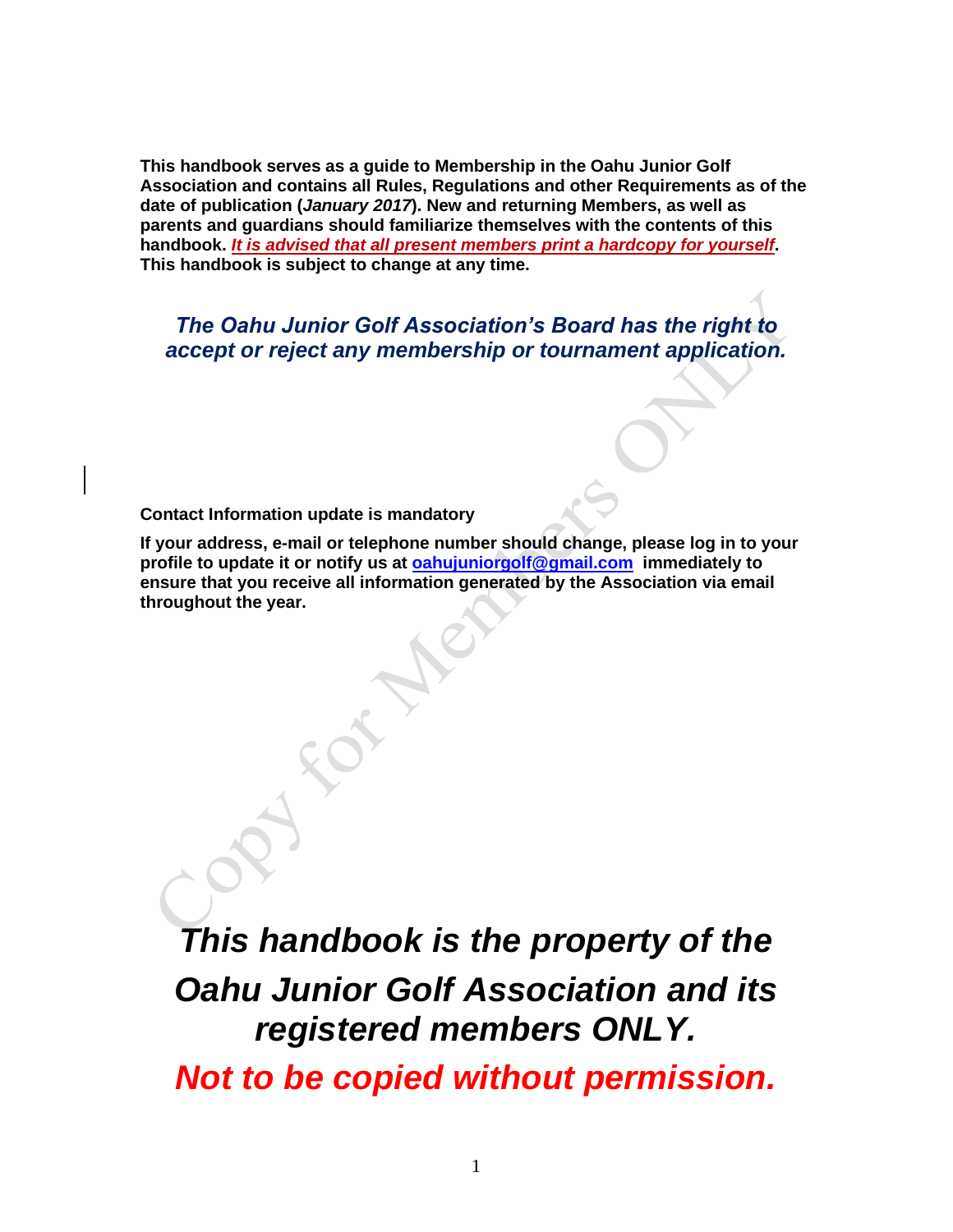## Mission Statement

The Oahu Junior Golf Association (OJGA) an established non-profit organization was incorporated in 1966, continues to grow and serve the youth of Oahu. The OJGA is currently under the leadership of Mr. Norman Asao, President of the Association. The Officers and Board of Directors of the OJGA, with support from parents and the golfing community, are dedicated to providing increased opportunities in competitive golf for the children of Oahu.

The OJGA is administered by an all-volunteer Board of Directors whose main goals are:

- To introduce as many juniors as possible to the lifelong game of golf;
- To develop the junior golfer's knowledge, appreciation, and skill in the game of golf by conducting junior golf tournaments;
- To instill in each junior a sense of integrity and honor which are inherent to the game; including golf ethics and proper golf etiquette;
- To expose the juniors to the pride that comes with individual accomplishment and help them discover that through hard work, dedication and perseverance, they will build the character that will allow them to succeed and excel at whatever they pursue;
- To help all junior golfer achieve and understanding and appreciation for the rules of the games;
- Through playing on the OJGA tour, junior golfers meet others Worldwide and establish friendships that will last a lifetime.

**ASSISTER**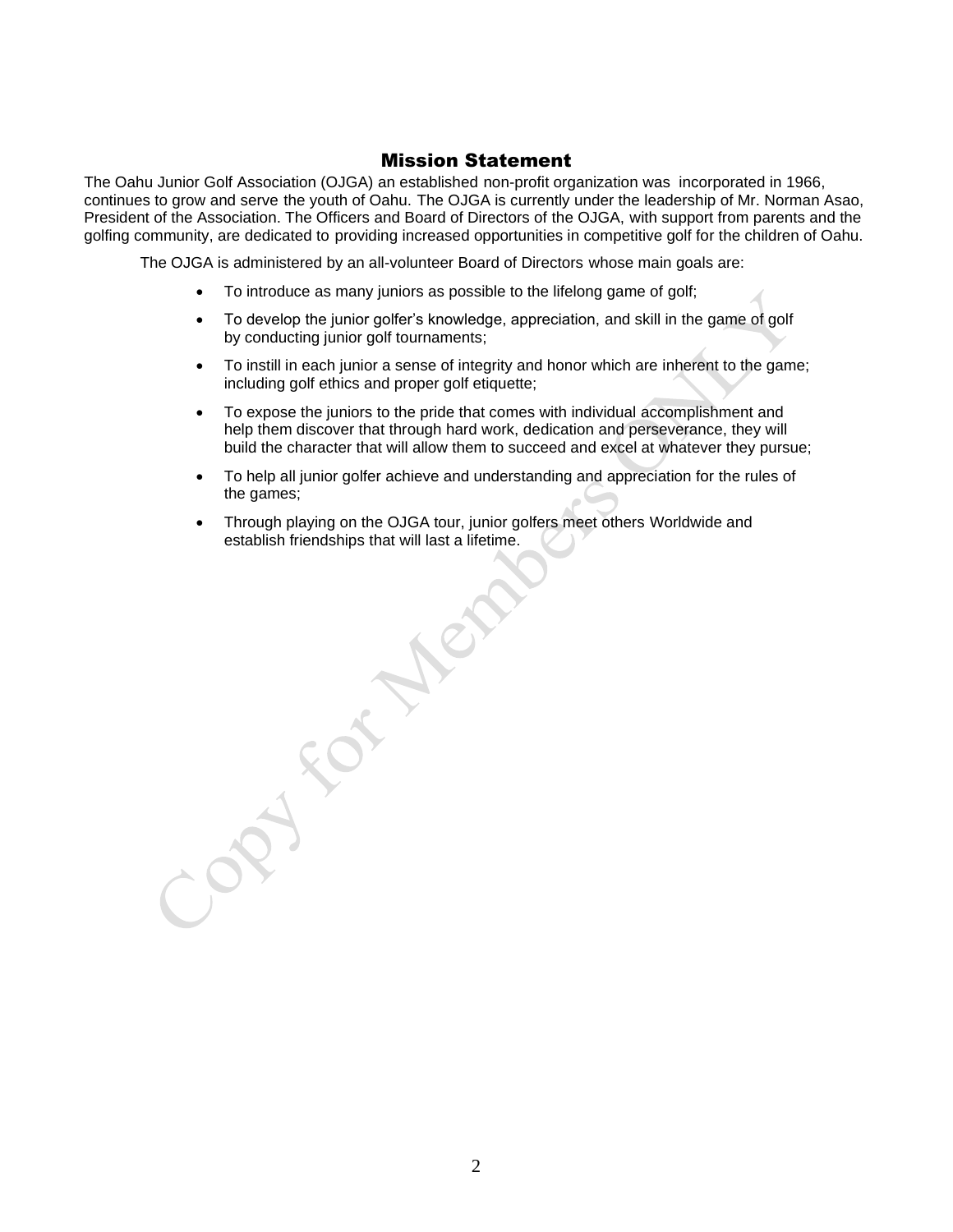### Board of Directors

The Oahu Junior Golf Association (OJGA) is directed by its Board of Directors, which meets on the second Monday of each month, beginning at 6:30 p.m. All Board meetings are open to the general membership and anyone interested in attending a meeting may contact either the Secretary or Assistant Secretary of the OJGA via email at oahujuniorgolf@gmail.com.

Elections for Board positions are held every December. Appointed by the President, an established Nominations Committee solicits nominations for positions from the membership in November. Votes are cast by way of secret ballots by the existing Board members and tallied by the Nominations Committee Chair.

The Board is always looking for dedicated volunteers willing to donate their talents and energies toward the improvement of our program for the benefit of the junior golfer. Please contact any Board member to share your ideas or to volunteer your talents.

#### *OFFICERS:*

*President* **Norman Asao** *Vice President* **Guy Yamamoto** *Secretary* **Stephanie Matsunaka** *Treasurer* **Lesley Kaneshiro Corresponding Secretary Sue Asao** *Assistant Treasurer* **Jay Hinazumi**

*BOARD OF DIRECTORS:*

*Director* **Roy Irei Director Kellen Floyd Asao** *Director* **Julie Miyagi** *Director Joey Sakaue*

*Director Anna Umemura Murata* **Director Mark Dahilig Mark Dahilig Director** Lance Watanabe **Director Casey Nakama, Golf Professional** 

*Legal Counsel* **Mervyn Kotake**

*Aloha Section PGA Rep.* **Ed Kageyama, PGA**

*\_\_\_\_\_\_\_\_\_\_\_\_\_\_\_\_\_\_\_\_\_\_\_\_\_\_\_\_\_\_\_\_\_\_\_\_\_\_\_\_\_\_\_\_\_\_\_\_\_\_\_\_\_\_\_\_\_\_\_\_\_\_\_\_\_\_\_\_\_\_\_\_\_\_\_\_*

**Tournament Director Guy Yamamoto** 

*PAT Coordinator* **/ Alan Kawada** *Handicap Chairman*

*Ethics Committee Advisor Dr. Mike Kawate*

3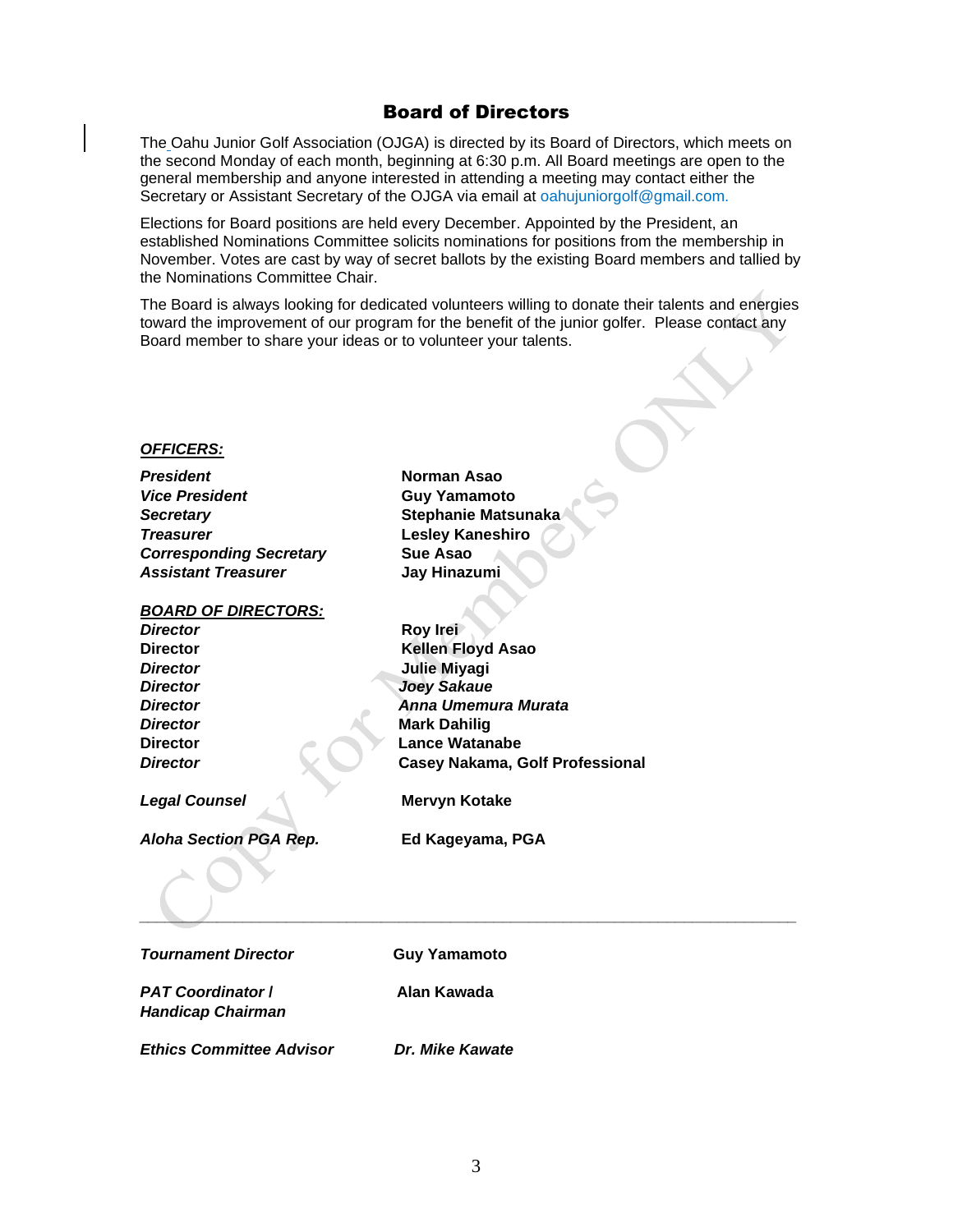## Overview of Program

**The OJGA Players' Tour** is designated for the junior golfer with extensive course experience. The program consists of competitive tournaments only, with no swing mechanic lessons. Potential members wishing to enter the "Tour" must pass the OJGA Player's Ability Test (PAT) or produce a GHIN Handicap of 18 or lower. All returning OJGA members in good standing from the previous year may become a member the following year without testing.

# Age of Eligibility

#### *All OJGA members must be between the ages of seven (7) and eighteen (18) as of June 30, and not yet attending college. If not attending college, an 18 year old may play till the end of August.*

If a member's birthdate falls between *June 30 and July 12*, he/she has the option to move up to the next age division at the start of the season, or he/she may complete the season in his/her present division. If a member's birthdate falls after June 30, he/she has the option to move up to the next age division on his/her birthdate or he/she may finish out the season in his/her present division. Once a Junior moves up in division, they will NOT be allowed to move back down. The junior moving up may not transfer Player Of The Year Points to the older division. For a Junior to move up on his/her birthdate in mid-season, a written parental request must be dated and received by the Tournament Director or any member of the Board at least 3 weeks prior to the tournament which the Junior is to move up in. A confirmation will be emailed to parent.

# How Do I Become a Member?

#### **Players' Ability Test (PAT)**

New members must pass a PAT to gain entry into the OJGA's Players' Tour or possess a GHIN handicap of 18 or lower. All former members that choose to sit out for a year may be required to take another PAT or submit their under 18 Ghin Handicaps.

Generally, the dates for PATs will be designated by the volunteer PAT coordinator, presently Mr. Alan Kawada. Email us at [oahujuniorgolf@gmail.com](mailto:oahujuniorgolf@gmail.com) to set up a PAT for your child. At present, weekday 9-Hole PATS are being conducted at the Pearl Country Club.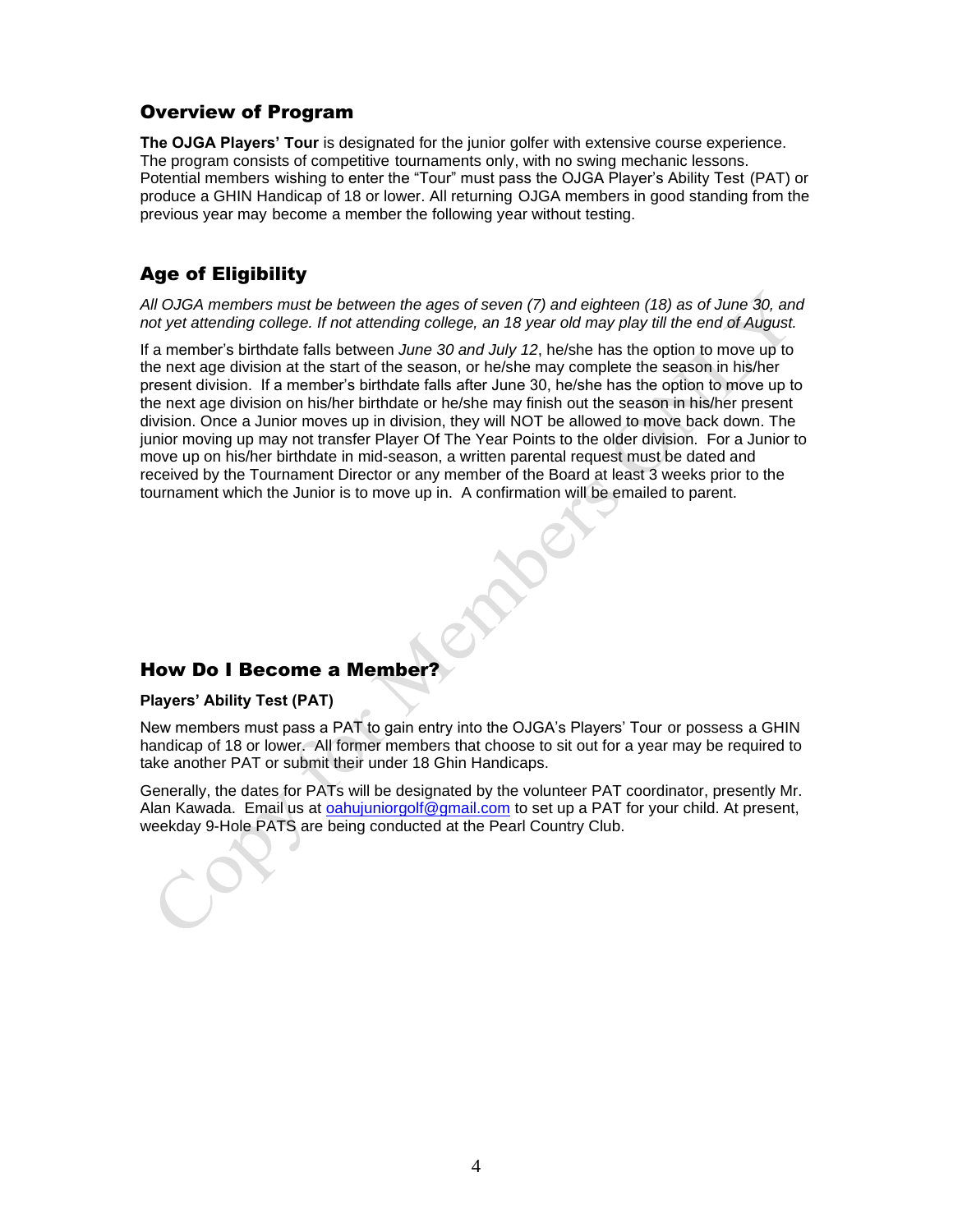# OJGA Membership Fees

The membership fee for the program starting in February and ending in *December* is \$125.00 per individual

# **Parent participation is critical to the success or our program and volunteers are needed throughout the year.**

## Fundraisers

The major fundraising event for the year is the Annual OJGA fundraising golf tournament which is held at the Pearl Country Club in March. Notice will be sent via email.

This tournament hosts a maximum of 72 teams in a three-man scramble format. The success of this event depends on each member's support. It is suggested that members help to solicit teams, prizes, donations and manpower for the tournament. Please mark your calendars and sign up to help today.

Additional fundraising events may be held throughout the year during tournaments sponsored by other organizations that have invited the OJGA to participate.

# Fundraiser Proceeds

OJGA is no different from any other non-profit youth organization where fundraisers are needed to help defray the various program costs not covered by its membership fees.

• Proceeds to offset tournaments, administration fees, awards and travels.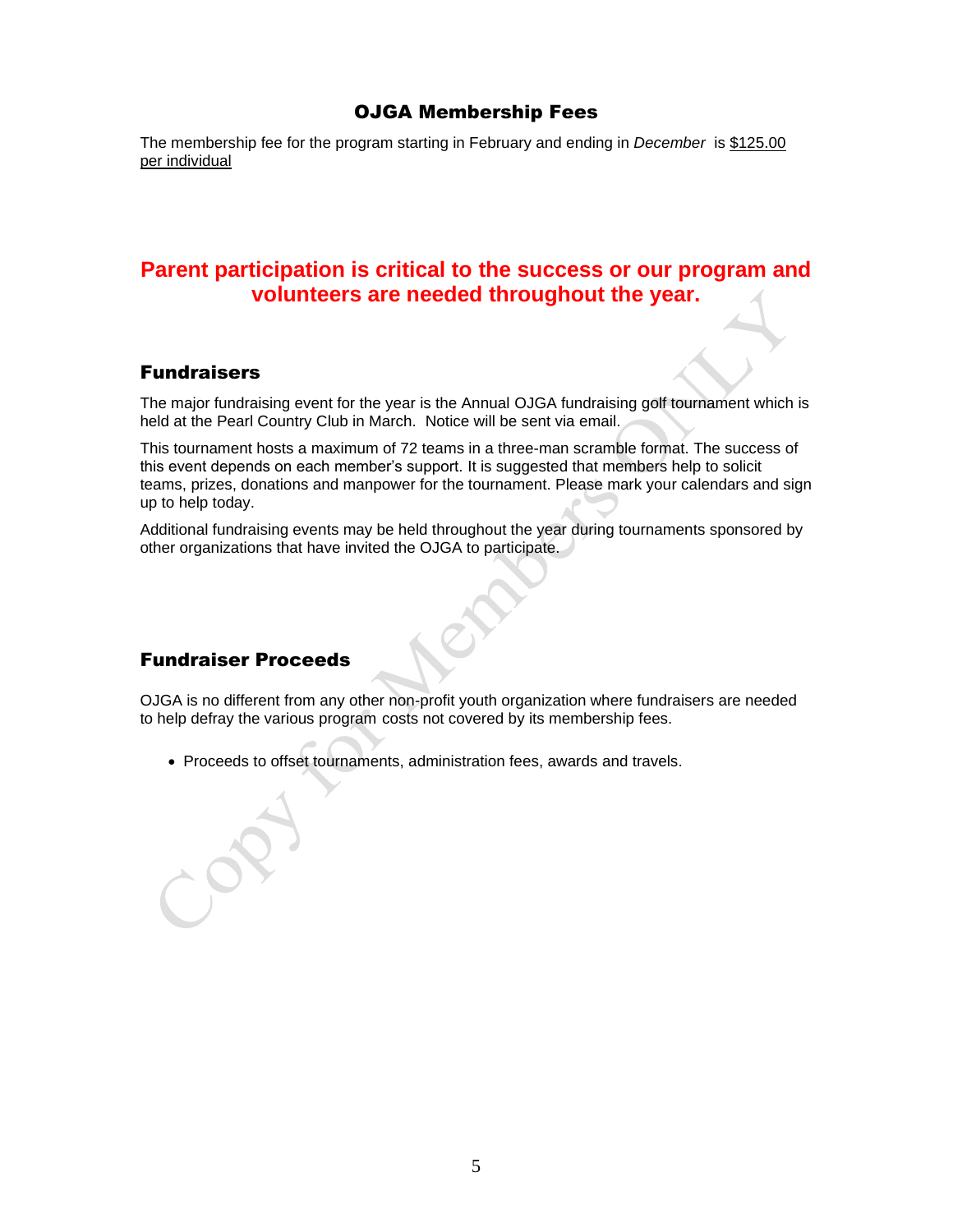## Responsibilities of the Parents

**The OJGA requires 100% parent/family participation. The OJGA is a non-profit organization that depends solely on volunteers. You do not have to be a golfer to volunteer and support this program, but it is strongly recommended that you assist with volunteer program operations. There are a number of areas where OJGA can utilize your skills***.*

*All parents/guardians/guests/volunteers shall comply with the code of conduct and dress code. Parents/guardians/guests/volunteers shall conduct themselves in a manner that is not detrimental to OJGA, its members, and the host facilities.*

# *10-Under Parents*

# *are required to be at the course at all times.*

In addition, the OJGA has standing committees to handle other operational functions of the Association. The following is a list of committees where your talents and resources can be utilized:

**Ethics Committee:** Facilitates all disciplinary actions through incident report issued by Tournament Directors. Reviews and makes judicial decisions. Maintain records of all infractions.

**Public and Community Relations Committee:** Maintains the OJGA website. Also coordinates and handles duties relating to the image and communication of the OJGA to the general public.

**Tournament Schedule Committee:** Coordinates all tournaments for the year.

**Manpower Committee:** Coordinates all aspects of securing volunteers to insure the strength of OJGA. Solicit participation from members and their parents to support the OJGA needs.

**Accoutrements Committee:** Coordinates the "outfitting" of all members. Outfitting includes the sizing, ordering and distribution of collared shirts, and golf towels.

**Fund Raising Committee:** Coordinates all aspects of the tournament operations, including establishment of sub-committees, applications, donations, banquet, special events, etc.

**Par 3 Fund Raising Committee:** Coordinates all aspects of the closest-to-the-pin fundraising contests including refreshments, prizes, and contest format.

**Banquet Committee:** Coordinates all aspects of the end of season banquet including graduation program, awards, invitations, graduate slide show, RSVP, etc.

**Nominations Committee:** Coordinates the nomination of persons to fill vacancies on the Board of Directors and conducts annual elections in December of each year.

**Tournament Committee:** Committee members include the Tournament Directors, Officers, and President.

**Registrar:** Responsible for master membership roster and updates.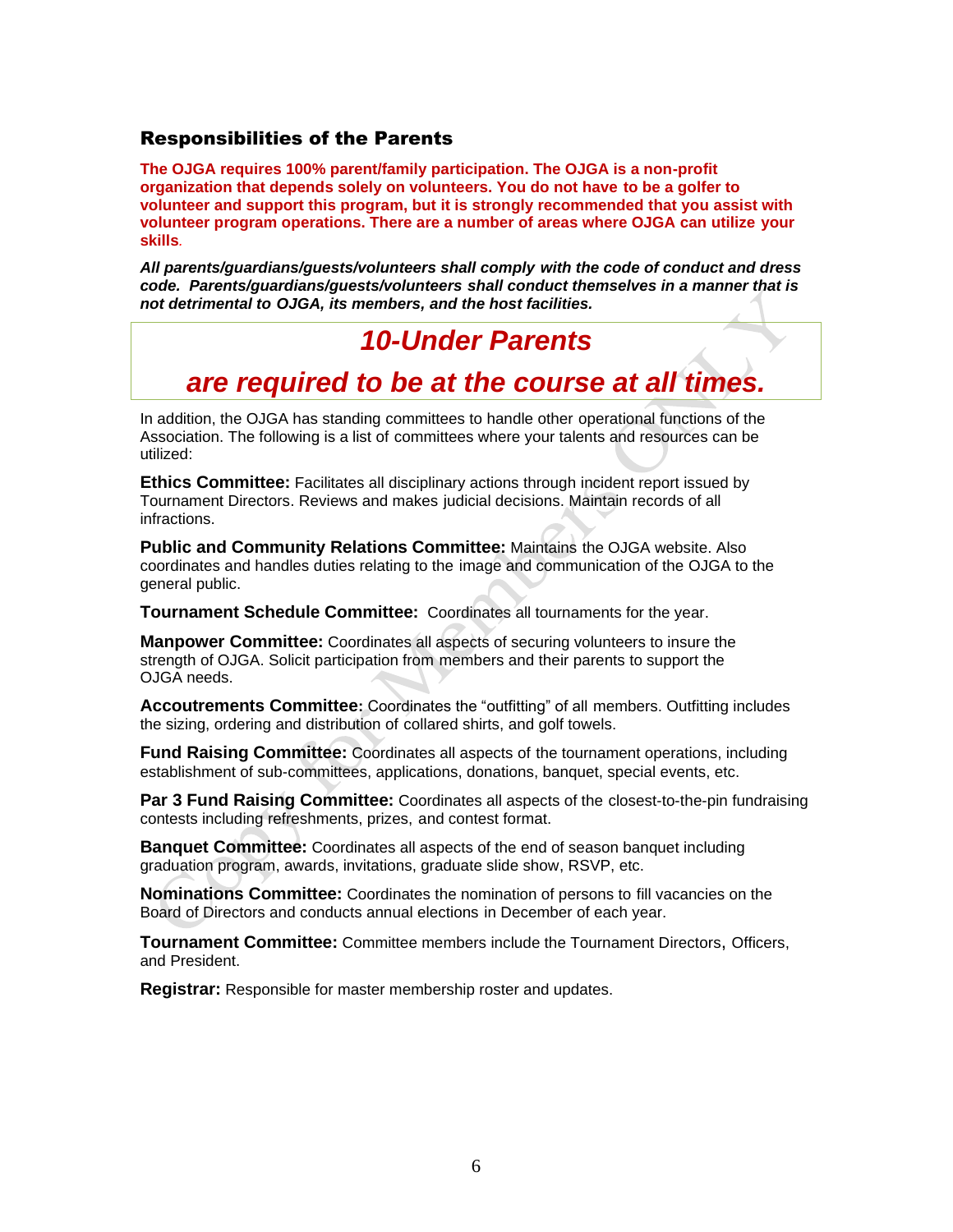# Responsibilities of the Junior Golfer

In order to promote the high character expectations of the OJGA, each member, and his/her parents, must comply and adhere to the code of conduct adopted by the Board of Directors.

**Each member, and his/her parents**, of the OJGA must abide by the adopted dress code at all OJGA functions. These functions include but are not limited to tournaments, fundraisers, clinics and banquet.

OJGA encourages all junior golfers to perform community service acts in order to develop an appreciation and concern for others. If an opportunity arises for community service, it will be announced through the Tournament Director via e-mail or those needing community service points may write to the OJGA website for availability.

*Registration and payment of green fees are required prior to each and every tournament. Each junior is responsible for submission of any tournament applications within the time deadlines established. Tee times are based on a first come first served entry. Entries past deadline may be accepted on a space availability basis along with an additional \$25 late fee.*

Additional information and/or notices of information changes (e.g., tournament schedules, etc.) are either announced at tournaments, sent via e-mail, or posted on the website. It is the responsibility of each junior to check the tournament schedule on the website or to follow up with the Tournament Director at each tournament and for communicating any posted or announced information to their parents or guardians. We encourage you to establish a connection with another junior golfer so that you may receive important information despite your inability to attend a scheduled tournament, or not having access to e-mail/internet.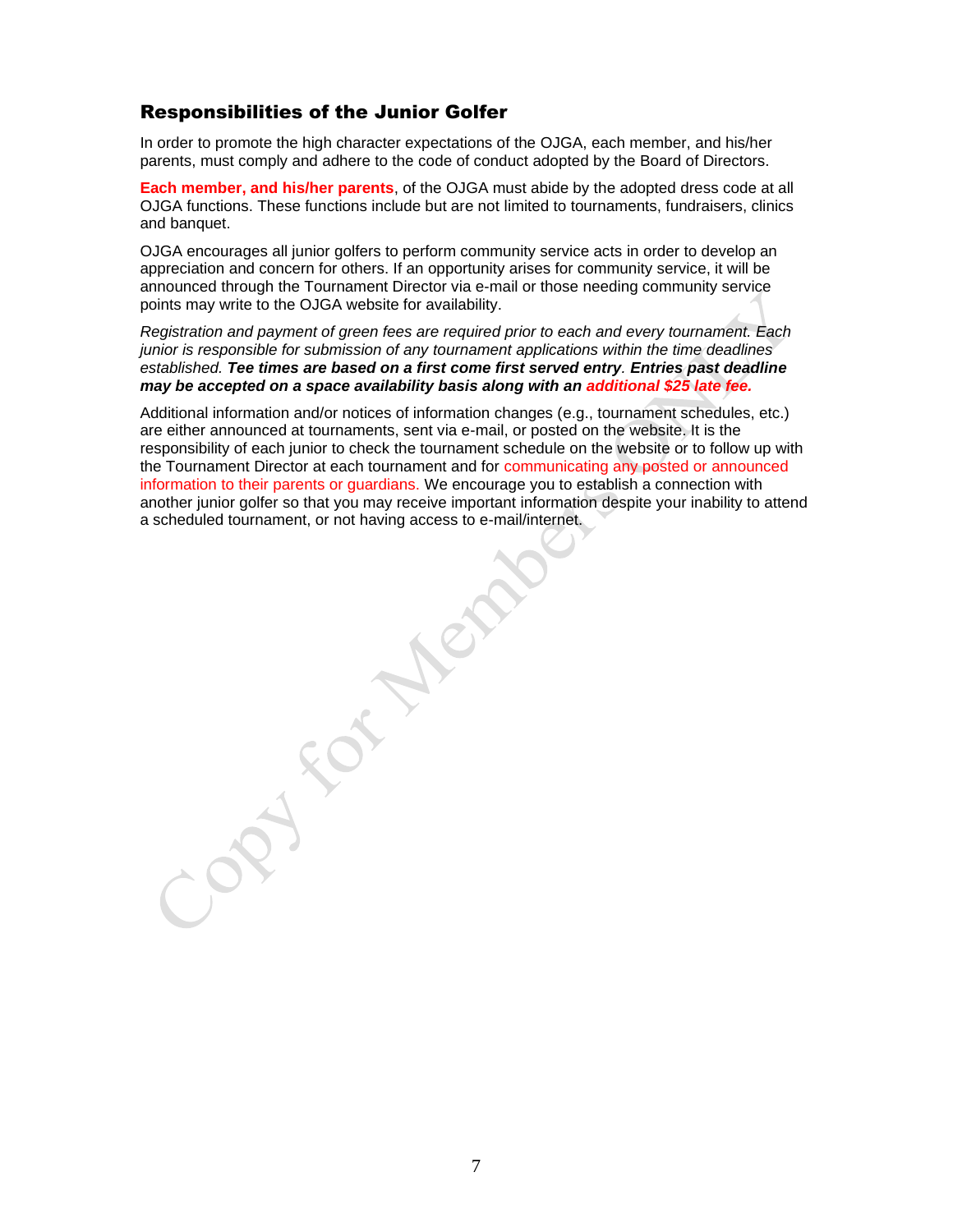# OJGA Dress Code

OJGA's junior golfers shall abide by the following dress code standard at all OJGA sanctioned activities. Proper attire is required for **Parents and Juniors** at ALL times at the host facility. Should a host facility impose a more stringent dress code, its policy will take precedence. **The dress code shall be in effect from the time you leave your vehicle in the parking lot until the time you return to your vehicle to depart from the premises where the OJGA function is being held.**

**Juniors in violation of the dress code will not be allowed to participate in the tournament as determined by the Tournament Committee.** 

#### **Required Dress:**

**OJGA** Issued collared shirts ONLY, will be worn by juniors;

# *Parents, Collared Shirts and covered shoes are REQUIRED (need not be tucked in), NO T-Shirts, Spaghetti straps, tank tops or Slippers Allowed!*

- **PARENTS Crew necked t-shirts, mock turtle neck, tank tops, halter-tops or/ crop tops will not be allowed.**
- Belts shall be worn if trousers or shorts have belt loops sewn on them.
- Hair shall be neat and well groomed.
- Pants shall be worn in appropriate size and fit. Short-shorts, saggy or/baggy trousers or/ shorts will not be allowed.

# • *Shorts/Skorts no shorter than 4 inches above the kneecap are required.*

- Denim will not be allowed.
- Tennis shoes or covered golf shoes are required.
- Hard-soled shoes, golf sandals or slippers will NOT be allowed.
- Non-metal golf spikes or "soft spikes" are required.
- All types of hats or/ visors, when used must be worn properly at all times with brim forward and *should be removed before entering the clubhouse.*
- Boys must remove any earrings.
- All facial pierced jewelry is prohibited.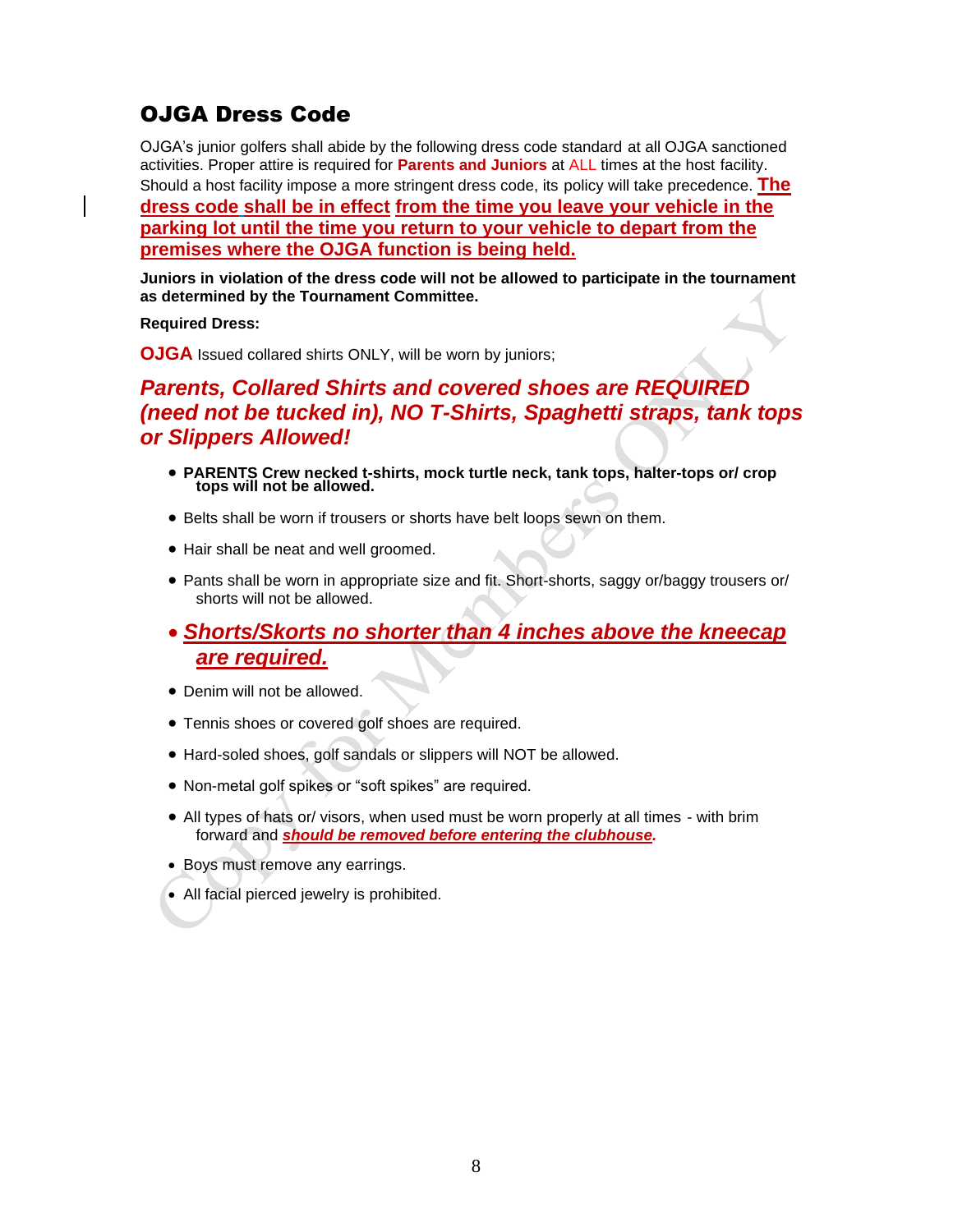# OJGA Ethics Committee and the Code of Conduct

#### As stated on page 1: *The Oahu Junior Golf Association's Board has the right to accept or reject any membership or tournament application.*

Any Code of Conduct violations will result in an incident report being issued to the player and/or his/or her parent or guardian. The parent/or guardian will receive a copy of the incident report. The OJGA Board of Directors and/or Ethics Committee may assess any or all of the applicable penalties based on the severity and frequency of the violation(s).

It is important to note that all violations will be carried forward for each year that the junior is in the OJGA program. Example: If a junior has three (3) Category III violations in prior years, the next violation will result in expulsion from the OJGA.

When a violation in the Code of Conduct results in expulsion from the OJGA parents or/ guardians and the junior will be given the option of an appeal conference with the Board of Directors. The Board will make a final determination. Any junior who has been expelled from the OJGA will not be eligible for post-season honors.

# OJGA Code of Conduct

The Oahu Junior Golf Association (OJGA) takes great pride in the quality of its junior participants and host facilities at each tournament. In order to continue making OJGA tournaments enjoyable for everyone, the OJGA requires all members, parents or/ guardians and guests to adhere to a set of guidelines known as the Code -of -Conduct.

**Purpose***:* Its purpose is to help OJGA participants grow and mature by understanding and accepting the consequences of their actions.

The Code of Conduct is to be followed throughout the junior golfer's membership in the Oahu Junior Golf Association. It also applies to their parents or/ guardians and guests for the duration of the junior participants membership in the OJGA

Note: Where appropriate, "Participants" – means OJGA Junior golfers, parents/guardians and guests.

- 1. Participants shall conduct themselves as "ladies" and "gentlemen" while on the course and in or around the clubhouse and other golf course grounds. Unsportsmanlike conduct, including but not limited to, abusive language, disrespect to volunteers, officials and/or fellow competitors, club throwing or vandalism of golf course property will not be tolerated.
- 2. Play shall be governed by the USGA Rules of Golf. Any local and/or special tournament rules will be announced and/or posted at the tournament site.
- *3.* Spectators (i.e., parents, relatives, friends, etc.) *may not* accompany a junior participant during tournament play.
- 4. Spectators (i.e., parents, relatives, friends, etc.) in the 10-Under division may not accompany their junior during tournament play. Parents from the 10-Under division are **required to be at the course at all times for the safety of your child.** If deemed necessary by the Board of Directors, this policy may also apply to the 11-12 division.
- 5. Cellular phones may be carried by participants for 1. Emergency use and 2. Call check in desk for a rules official. Phones should be placed on vibrate. Cellular phones and any other electronic devices (e.g. games, i-pods, etc.) may not be used during a stipulated round except for #1 & #2 or until the competitor has returned his score card to the Committee after completion of the round (completion of the round: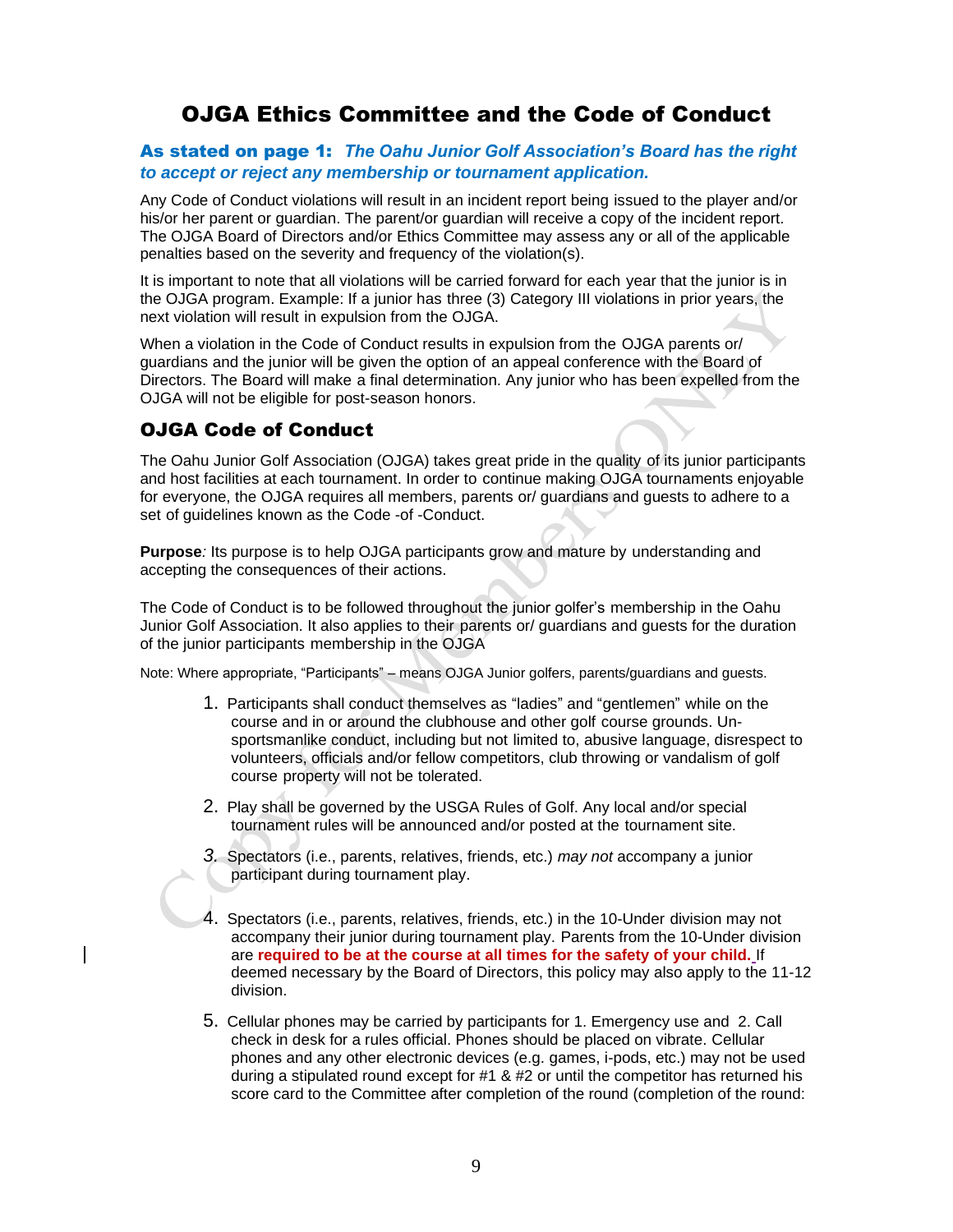after the Jr. has left the Official scoring area) unless an emergency exists.

If a Rules official is needed, do not call your parent to get one. All calls should be directed to the check in desk and assistant tournament directors.

- 6. *Notice: In accordance with the USGA Rules, effective July 1, 2014, the use of a device* **SOLELY MEASURING DISTANCE** *will be allowed at all Oahu Junior Golf Association's sponsored Tournaments. Multi-function devices with multiple applications such as smart phones, watches and tablets are not permissible.*
- 7. A participant may not use a caddie or motorized cart in any event. Hand-cart/pullcarts are permissible.
- 8. Participants shall abide by the OJGA Dress Code at ALL OJGA sponsored functions.
- 9. **PACE OF PLAY:** (Rule 6-7 Undue Delay) All players are asked to finish their round in 4 ½ hours or less.

Please Keep up with the group in front of you. You are deemed to be out of position if there is more than a one (1) hole opening in front of your group AND your group is beyond your allotted time.

| 1 <sup>st</sup> offense: Warning- YELLOW CARD      | 3 <sup><i>d</i></sup> offense: 2 stoke penalty-RED Card |
|----------------------------------------------------|---------------------------------------------------------|
| 2 <sup>ND</sup> offense: 1 stroke penalty-RED CARD | 4 <sup>th</sup> offense: Disqualification-RED Card      |

- 10.All scoring rulings or rule information must be reported to the tournament official(s) before the scorecard is attested. Each junior participant must perform his responsibility to the field by reporting any rule infraction. Junior participants are reminded that under USGA Rule No. 1-3, no junior participant may exclude the operation of a rule or waive any penalty incurred.
- *11.If a participant is unable to compete in an event that he/she has registered to play in, the junior participant shall notify the tournament chairperson via email (time and date stamped) no later than one (1) week prior to a scheduled tournament. Applicable fees will not be refunded for cancellations made after the (1) week deadline.*

 $\rightarrow$  or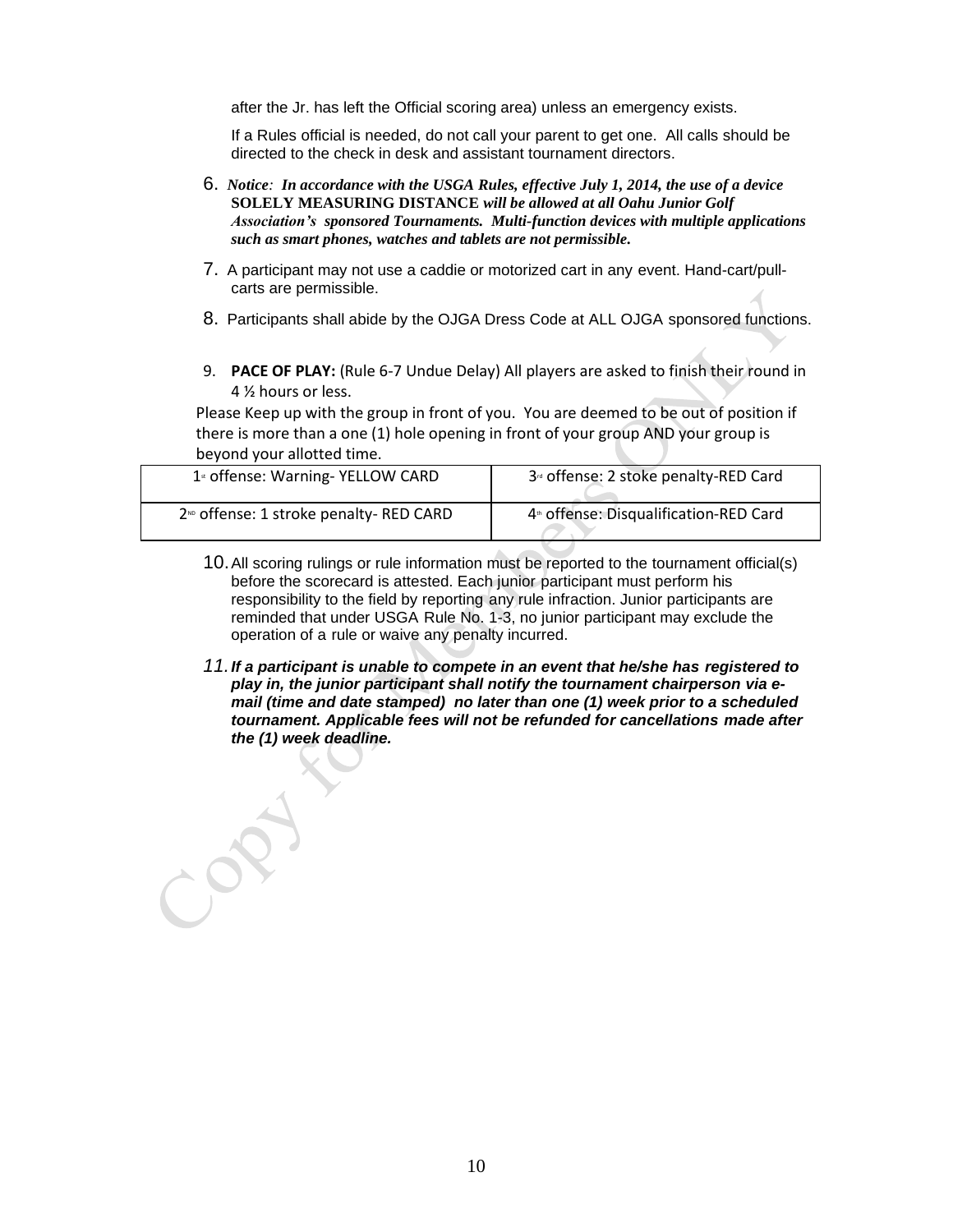**All spectators/parents/guardians/guests/volunteers shall comply with the Code of Conduct and Dress Code. Parents/guardians/guests/volunteers shall conduct themselves in a manner that is not detrimental to OJGA, its members and the host facilities.** 

# Type of Offense

# **Category 1**

**Description (occurring at any time while at the host facility of any OJGA event)**

- Possession, sale or use of illegal substances, drug paraphernalia or alcohol.
- Smoking and/or use of tobacco products.
- Gambling.
- Theft or vandalism (abuse of host facility).
- Assault.
- Cheating and *conspiring* to cheat
- Possession or/use of dangerous weapons,/instruments, or/ firearms.
- Physical abuse

## **Consequence**

- Disqualification from the tournament with immediate removal from the host facility.
- Expulsion from OJGA.
- Legal authorities may be notified.

# **Category 2**

## **Description (occurring at any time while at the host facility of any OJGA event)**

- Use of obscene, offensive or abusive language and gestures.
- Insubordination.
- Unsportsmanlike conduct, including throwing or pounding of clubs and/or equipment.
- Littering of host facility.

# **Consequences**

### **1 st Offense**

- Disqualification from the tournament with immediate removal from the host facility.
- Suspension from the next tournament entered or entitled to enter.

### **2 nd Offense**

• Expulsion from OJGA.

# **Category 3**

# **Description**

• All age division, should check-in at registration 30 minutes prior and must be at the tee box 10 minutes before tee off.

### **Consequence**

# PENALTY FOR BREACH OF RULE 6-3a:

If the player arrives at his starting point, ready to play, within five minutes after his starting time, the penalty for failure to start on time is loss of the first hole in match play or two strokes at the first hole in stroke play. Otherwise, the penalty for breach of this Rule is disqualification.

# **Description**

• No-show for a tee-time or OJGA event without cancellation, no refund of entry fee. **Consequence**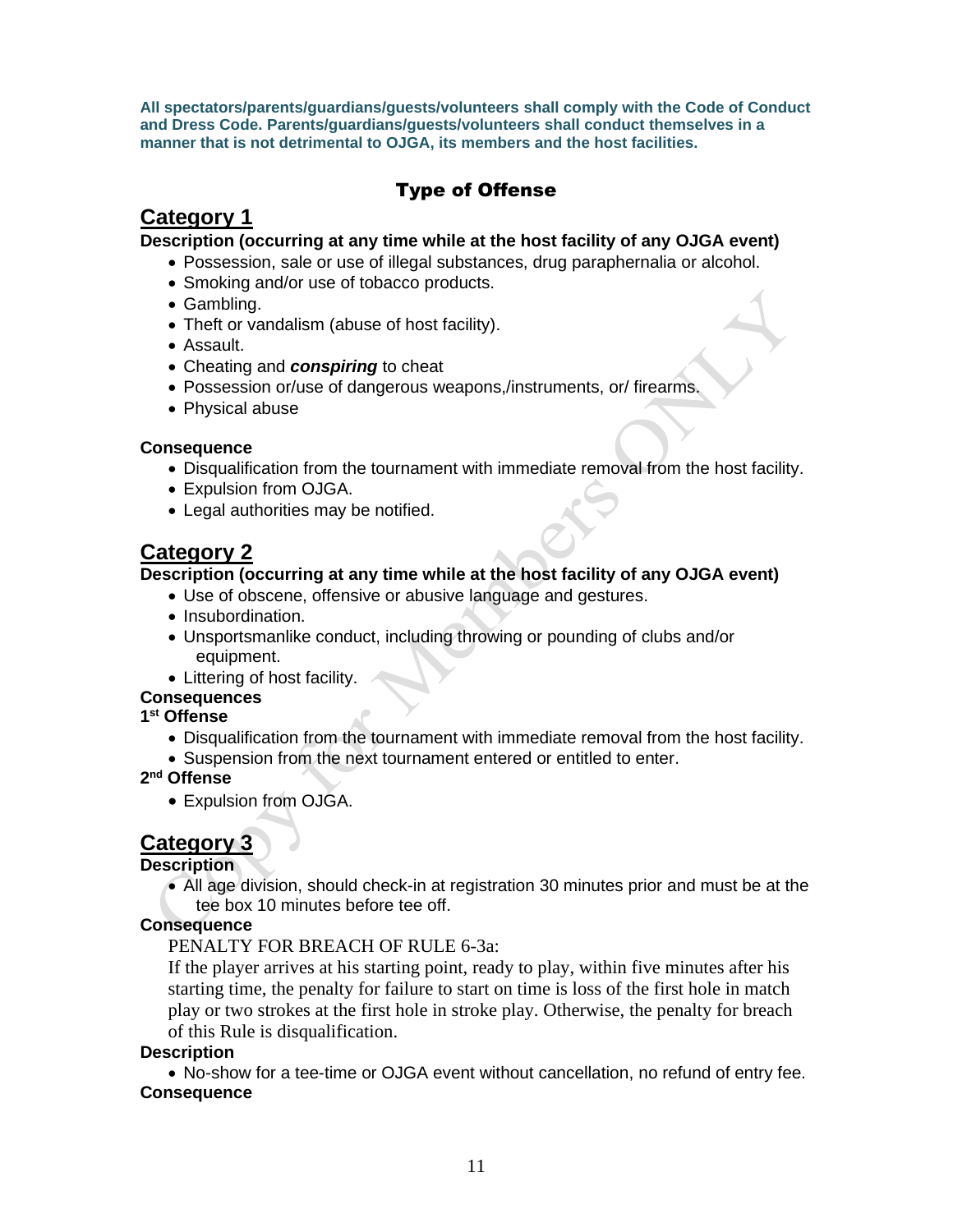• Suspension from next tournament entered or entitled to enter.

#### **Description**

• Use of cell phones, i-pods, game devices or any other electronic devices during a stipulated round or before the competitor has returned his score card to the Committee and has not yet left the official scoring area.

#### **Consequence**

• Disqualification from tournament.

# **Category 4**

### *Description*

- Failure to replace divots and or rake bunkers during a stipulated round.
- Horseplay, teasing or any conduct unbecoming of an OJGA member. (e.g. excessive or inappropriate celebration and/or boasting of one's play or score during or after a stipulated round).
- Failure to abide with OJGA dress code.

### *Consequences*

### *1 st Offense*

- Verbal warning.
- *2 nd Offense*
	- $\bullet$  Disqualification from event where the 2<sup>nd</sup> offense occurs.

### *3 rd Offense*

• Expulsion from OJGA.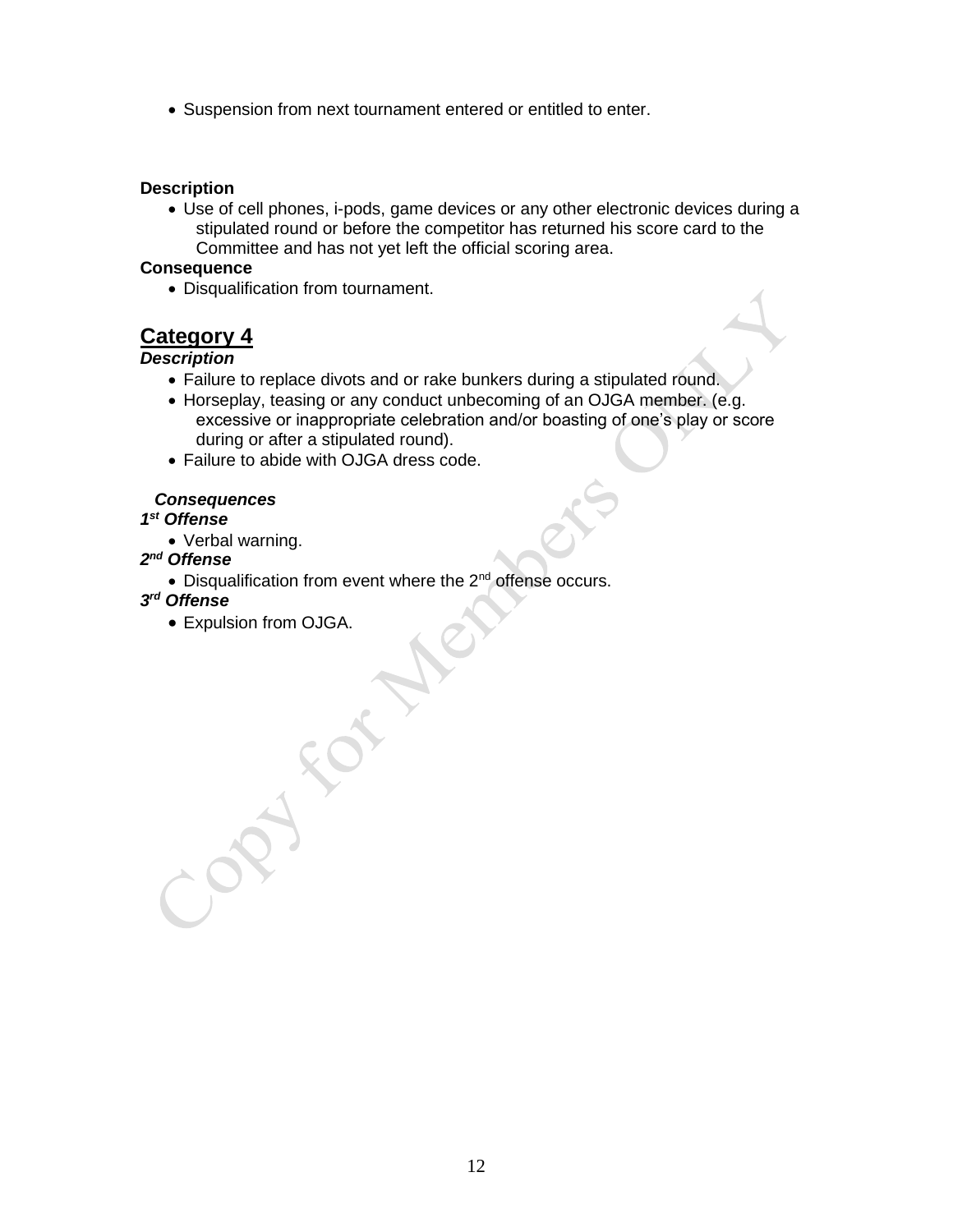# **OJGA Players' Tour**

# *Tournament Director – Guy Yamamoto*

Welcome to the OJGA Player's Tour, for junior golfers ages 7 (7 year olds as of 06/30/ of the current season) to 18 years old (18 year olds not yet in college). Returning OJGA members, in good standing are automatically qualified for the following year's tour. New players must pass a Players Ability Test (PAT) with an acceptable score or produce a GHIN handicap of 18 or lower.

#### **Overview**

This program is designated for the junior golfer with extensive course experience who is interested in participating in competitive golf tournaments. Swing mechanic lessons are NOT part of this program.

USGA Rules of Golf apply to all competitive tournaments and are strictly enforced. The junior golfer must exhibit good golf etiquette and know the basic rules of golf.

## **Additional Division Rules**

#### **Age and gender division for OJGA events are as follows:**

#### *Division 10-Under Boys & 10-Under/Girls*

- Shortened Tees
- If less than 6 players per tournament, combine 10-Under Boys & Girls and may create 2 flights.

10-Under participants shall register with the person(s)-in-charge at least 30 minutes prior to your tee time of the tournament. To maintain a safe environment as well as to ensure that all juniors in the 10-Under division are properly supervised, a junior's parent/guardian or adult designee is required to remain present the entire time the junior is on the golf course premises**.** *If there is no parent/guardian or adult designee supervisor for the junior, he/she will not be allowed to participate in the tournament***.** No parents/guardian (including golf teacher/coach) are allowed on the course unless working as a tournament official, scorekeeper or spotter. Scorekeepers will be assigned at least three (3) groups away from their own child, whenever possible.

#### *Division 11-12 Boys*

- Forward Tees
- Participants should check in at registration and be at their designated tee box 10 minutes prior to starting time.

### *Division 11-12 Girls*

- Forward Tees
- If less than 6 players in 11-12 Girls, combine with 11-12 Boys and may create 2 flights.
- Participants should check in at registration and be at their designated tee box 10 minutes prior to starting time.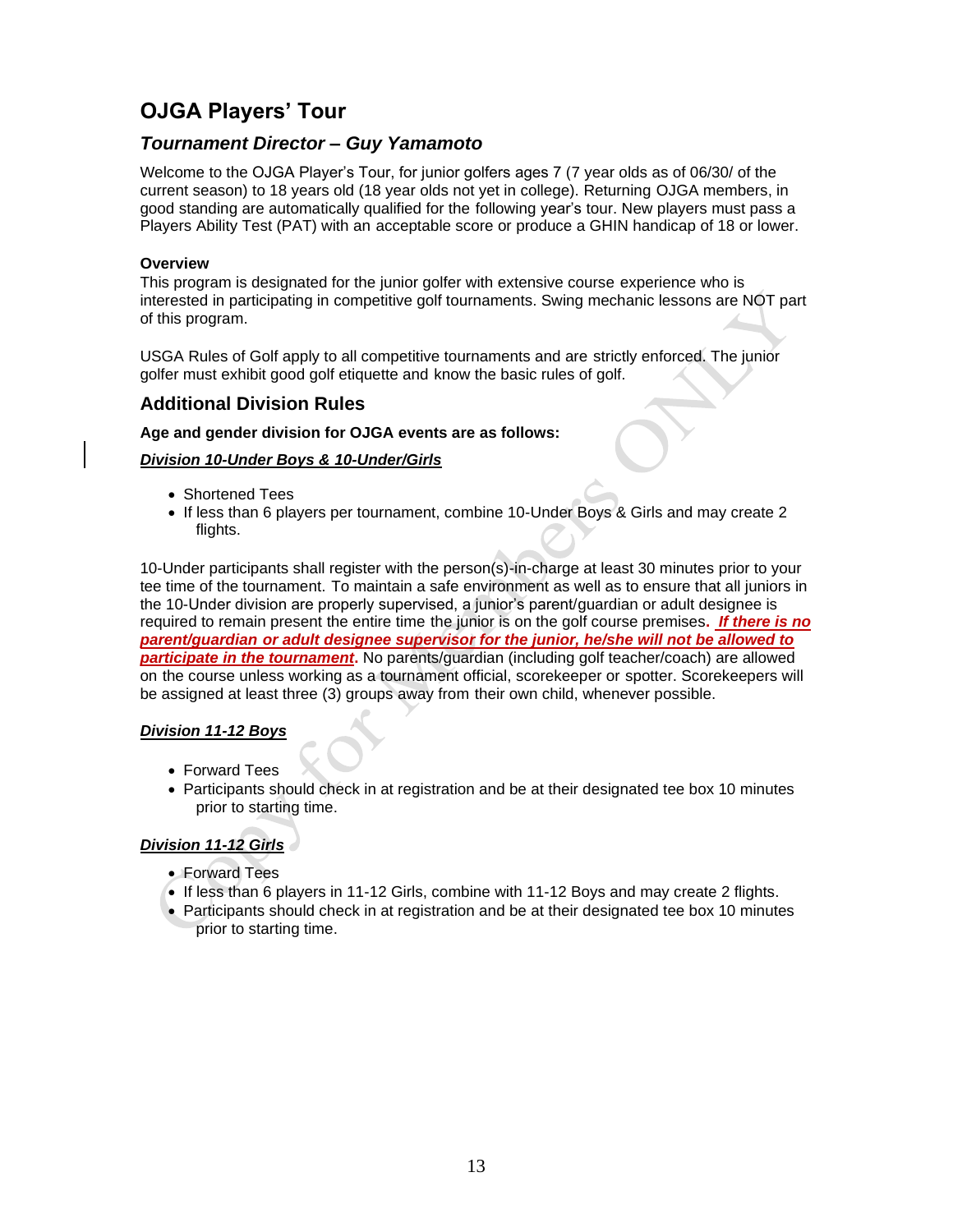#### *Division 13-14 Boys*

- Middle Tees
- If less than 6 players in 13-14 Boys, combine with 13-14 Girls and may create 2 flights.
- Participants should check in at registration and be at their designated tee box 10 minutes prior to starting time.

#### *Division 13-14 Girls*

- Middle Tees
- If less than 6 players in 13-14 Girls, option 1-combine with 13-14 Girls or option 2-combine with 13-14 Boys and may create 2 flights.
- Participants should check in at registration and be at their designated tee box 10 minutes prior to starting time.

#### *Division 15-18 Girls*

- Middle Tees
- If less than 6 players in 15-18 Girls, option 1-combine with 13-14 Girls or option 2-combine with 13-14 Boys and may create 2 flights.
- Participants should check in at registration and be at their designated tee box 10 minutes prior to starting time.

#### *Division 15-18 Boys*

- Back Tees
- Participants should check in at registration and be at their designated tee box 10 minutes prior to starting time.

#### **Additional Division Rules**

Outside food or drinks are not allowed per Host Golf Course. Juniors & Parents should patronize golf course food establishments.

#### *Parents/guardian (including golf teacher/coach) cannot talk "golf" with their child or give advice after tee-off, on the turn or and before score attestation is completed.*

Juniors must remain in the immediate vicinity of the tournament committee until his/her score is posted.

## **Each Player will be responsible for their own awards. If you are unable to pick up, YOU will need to make arrangements for its retrieval on tournament day.**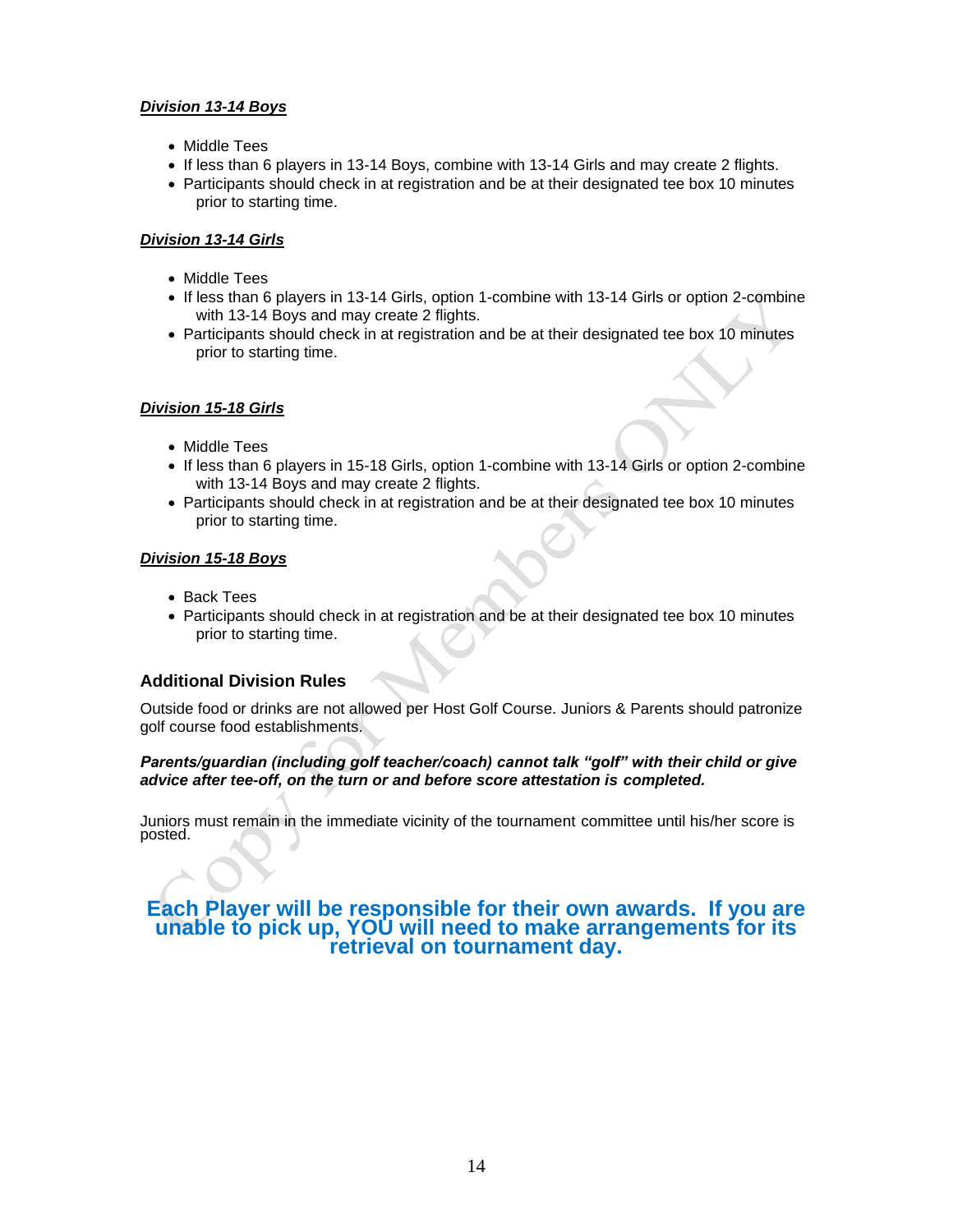# **Green Fees and Tournament Fees**

Green fees are generally are determined by the board and parents will be responsible for the online credit card charge. These fees are in addition to the membership fees and are normally payable upon application for a scheduled tournament. Juniors must also bring their municipal or military golf ID's to the courses if required. Non-compliance may result in a non-resident green fee or even a rejection from the golf course. Green fees for Match Play (if applicable) rounds are payable as the junior advances through the matches. OJGA reserves the right to assess a tournament fee in addition to green fees to cover unusual tournament expenses (i.e. glowball, facility fees, etc.).

# **Tournament Registration**

Entry into each and every OJGA tournament must be made by way of the OJGA Players' Tour Tournament Application. *Completed application and payment of any fees must be made online through the OJGA webpage at www.ojga.org***.** Tournament slots are limited by the availability of tee times at the host course and are filled on a "first come, first served" basis.

# **Waitlist Policy**

If play slots are filled prior to receipt of your tournament application, you will be notified via e-mail that you have been wait listed. Wait lists are compiled in the order of the date the application is received. Wait listed players are notified via e-mail for an open spot. All waitlisted players also have the option to "stand-by" at the golf course on day of the tournament. But if you have missed the deadline, then you will not be allowed to stand-by or be waitlisted. Before the deadline…waitlisted players will be added to the field in the order of entry. After the deadline…a vacant spot will be filled by the first player on the waitlist in the same age division. For example, if a 10-Under Boy withdraws, the next 10-Under Boy on the waitlist will fill that vacant spot. If no player is available on the on the waitlist to fill that vacant 10-Under Boys spot then that spot will remain vacant. *Player entries accepted after the deadline on a space availability basis will be processed with a late fee of \$25.*

# **Withdrawal Policy**

A \$3 processing fee will be charged for ALL cancellations/withdrawals for a tournament. *Cancellations done 1 week prior to a tournament will result in the retention by OJGA of ALL fees paid*. All players must notify the Tournament Director of their inability to play in any event they have registered for, no later than one week prior to the start of the event. A player must also log back in and follow the instructions for withdrawal. *Failure to do so will be counted as a "No Show" and will result in the issuance of an incident report and retention by OJGA of ALL fees paid. If there is an emergency due to illness, please email us so that we can note courtesy of not showing.*

# **Tournament Schedule**

A schedule of all tournaments will be posted on the OJGA website at OJGA.org. Tournament dates and times are subject to change. Players will be notified by way of the website. It will be your responsibility to check the website on a regular basis.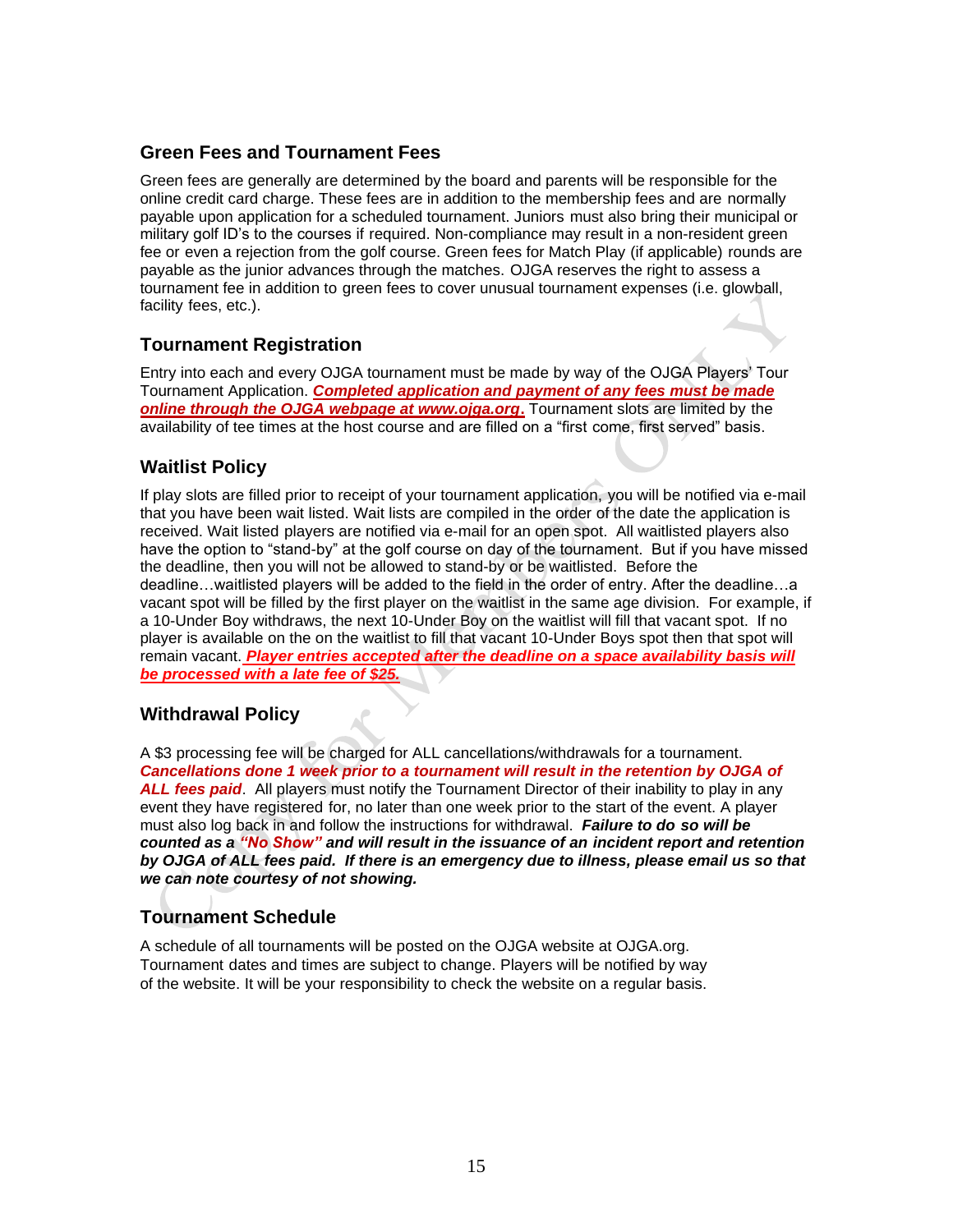# **Tournament Day**

# **Breaking of Ties**

Please refer to USGA rule book.

# **Pace of Play**

Players must keep pace with the group ahead of them. Should a group start to fall back, it is recommended that the group forego the Honors system and play "ready golf" until the gap is closed. **Pace of Play penalties as contained in the Notice To Competitor shall be strictly enforced.** 

# **Rulings**

OJGA Rules Officials are designated at each tournament. In the event of a question as to ruling or procedure and a Rules Official is not readily available, Participant should proceed to play two balls, but must declare which ball he wishes to score with if the rules allow. Declaration must be made prior to making a stroke on either ball. The score for each ball should be recorded and scorer and player must consult a Rules Official prior to the signing of the scorecard. Unavailability of a Rules Official will not constitute a valid reason for slow play. Walking scorers may not give rulings.

# **Parent Volunteers**

Parent/guardian participation as volunteers at tournaments are vital to the success of our tournaments. Volunteers are needed to assist with tournament operations throughout the season. Assistance is required for Player Assistants, Photography, Walking Scorers, Registration, Scoreboard, Statisticians, Starters and other duties as needed. Parent(s)/guardian(s) who decline to assist as a tournament volunteer may jeopardize their child's participation in a scheduled tournament, and/or risk having their membership revoked. It is a MANDATORY requirement of membership that ALL Jrs. and parents are required to help with volunteer duties, Notification of duties will be emailed after pairings are assigned.

# **Tee Time Assignments**

It is the responsibility of each player to check the OJGA website prior to the scheduled OJGA tournament for his or her assigned tee time. Each player MUST check-in with the OJGA registration table at the tournament site at least 30-minutes prior to assigned tee time and should report to their starting tee at least 10 minutes prior to their assigned tee time. The player must start at the time established by the committee. If the player arrives at his starting point, ready to play, within 5 minutes after his starting time, the penalty for failure to start on time is 2 strokes at the first hole in stroke play or loss of the first hole in match play. Otherwise the penalty for breach of this rule is disqualification RULE 6-3a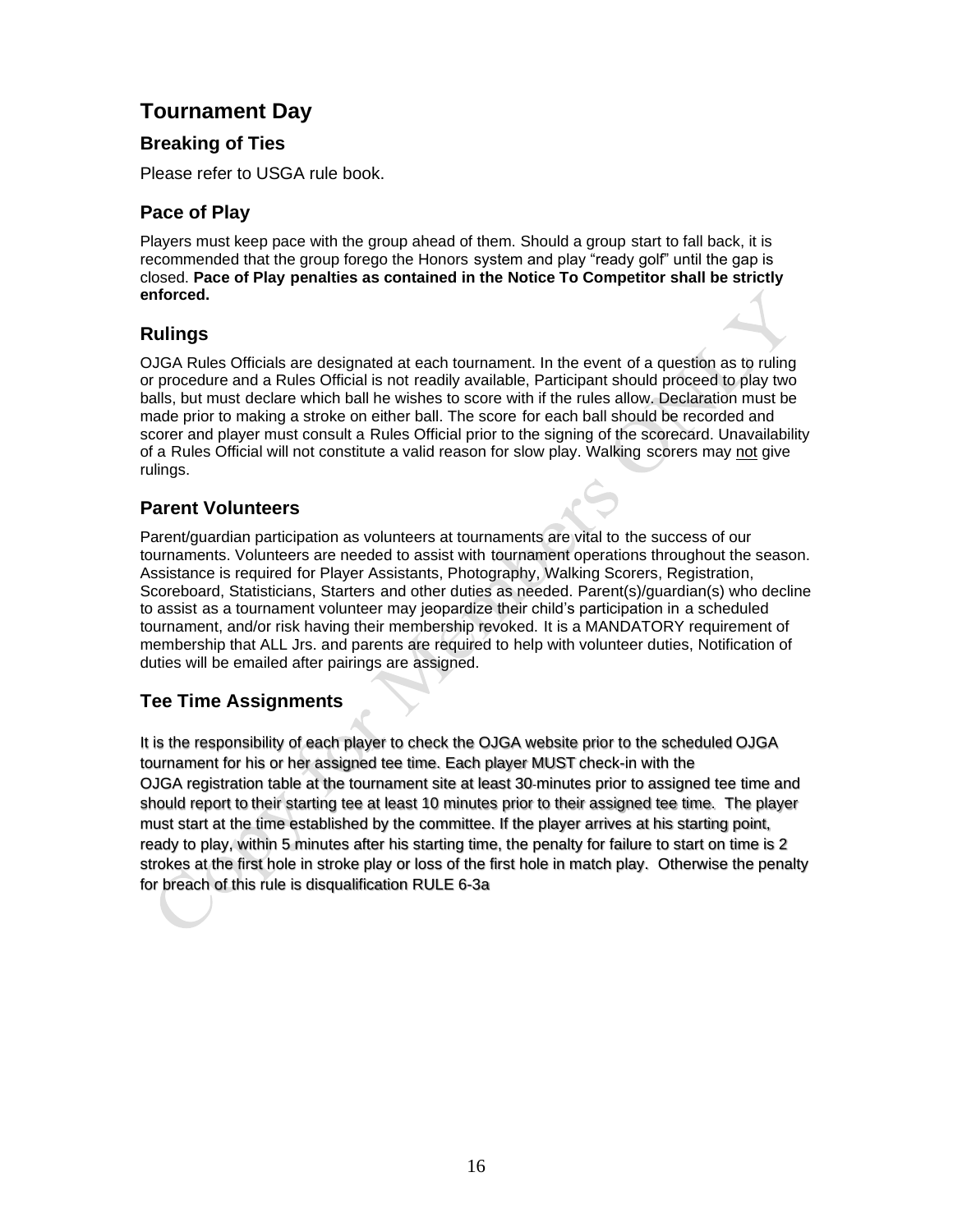# **Major OJGA Tournaments and Trophies (DUE TO COVID THE FOLLOWING TOURNAMENTS WILL BE PRESENTLY ON HOLD TILL FURTHER NOTICE)**

OJGA's "Majors" consist of the following:

- The Iwalani Gomard 36-Hole Stroke Play Championship
- The Lori Ige Memorial 36 Hole Stroke Play Championship
- The OJGA 36 Hole Stroke Play Championship
- Trophies for place winners in these events are awarded at a designated event at the end of the season.

PY FOT MEMBERS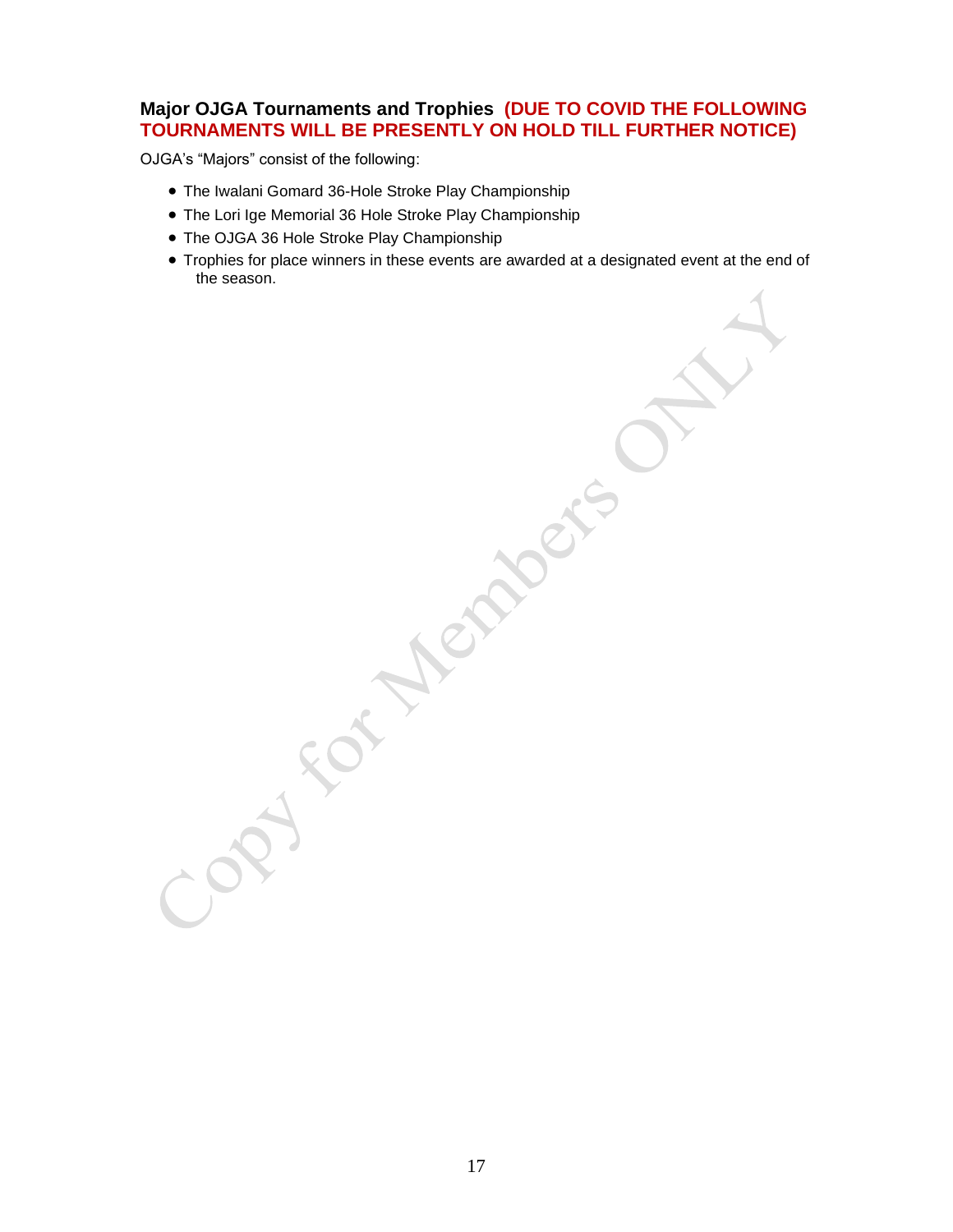**OJGA Points** Points for Player of the Year will start from the 1<sup>st</sup> scheduled tournament of 2022 till the final tournament of 2022

All Junior Tour Tournaments will have the following points awarded: **Place Points** 1st 100 2nd 90 3rd 80 4th 70 5th 60 6th 50 7th 40

8th 30

9th 20

10th 10

...

Every participant receives 5 points for playing.

All Major Junior Tour Tournaments will have the following points awarded: (Iwalani Gomard, Lori Ige, OJGA 36 Hole tournament any Open tournament other than the Pearl Jr Open.)

#### **Place Points**

1st 200 2nd 170 3rd 150 4th 130 5th 110 6th 90 7th 70 8th 50

9th 30 10th 10

...

Every participant receives 5 points for playing.

**Pearl Junior Open Place Points** 1st 300 2nd 270 3rd 240 4th 210 5th 180 6th 150 7th 120 8th 90 9th 60 10th 30 ...Every participant receives 5 points for playing.